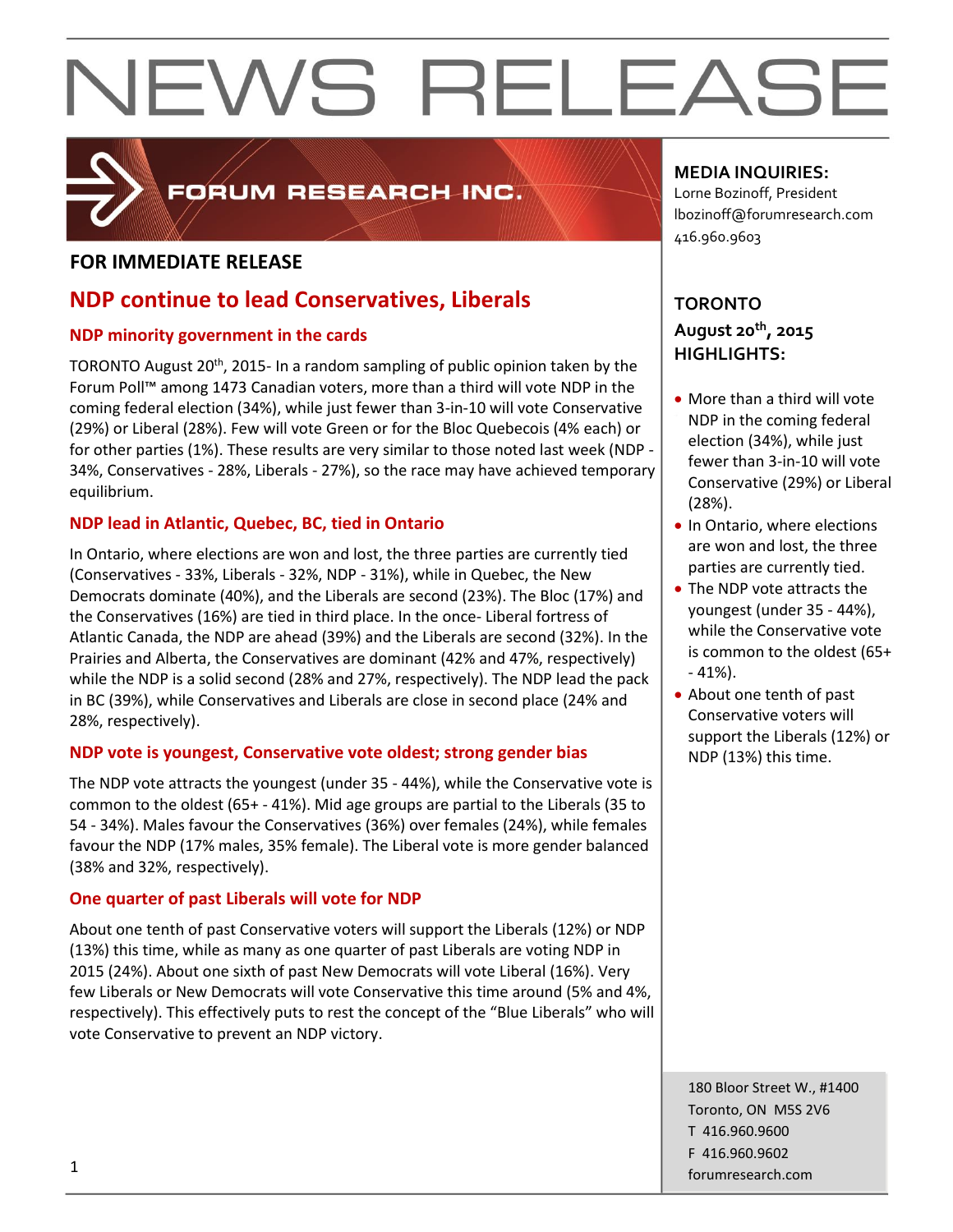

### FORUM RESEARCH INC.

#### **Conservatives are most committed supporters**

Three quarters of Conservative voters are strong supporters of the party (77%), as are two thirds of Liberals (63%), while just more than one half of those who intend to vote NDP claim to be committed to the party (55%).

#### **Conservative Party is second choice of very few**

Fewer than one tenth of voters say the Conservative Party is their second choice (8%), and this implies their vote ceiling is just more than a third (37% in total), scarcely enough for a majority. The Liberals and the NDP, on the other hand, are the second choice of a quarter each (25% and 23%, respectively), which means the NDP vote ceiling is close to 6-in-10 (59%) and the Liberal vote ceiling is more than half (51% in total). A substantial minority of Liberals and New Democrats choose the Green Party second (17% and 18%, respectively).

#### **Almost half will never vote Conservative**

Close to one half of voters say they will never vote Conservative (45%), and this is compared to less than a third of this proportion that says this of the Liberals (13%) or the NDP (14%). Liberals and New Democrats are quite insistent about this (56% and 71% respectively), but so are one tenth of past Conservatives (12%). Conservatives, on the other hand, are likely to never vote for both the Liberals (30%) or the New Democrats (40%).

#### **NDP minority government seen**

If these results are projected up to the 338 seat House of Commons, the NDP would form a minority government with 133 seats, 37 fewer than required for a majority, while the Conservatives would take 10 fewer seats, at 123. The Liberals would hold the balance of power with 79 seats, the Bloc would seat 2 members and the Greens would retain their leader's seat.

#### **Mulcair with solid lead as best PM**

Mulcair's lead in the Best Prime Minister stakes has increased (from 25% to 29%), while Stephen Harper's score has remained stable (25% to 24%) as has Trudeau's (23% to 21%). Few pick Elizabeth May (9%) or Gilles Duceppe (4%) on this measure, and close to one tenth think none of them can do the job (7%).

#### **MEDIA INQUIRIES:**

Lorne Bozinoff, President lbozinoff@forumresearch.com 416.960.9603

#### **TORONTO August 20th, 2015 HIGHLIGHTS:**

- Three quarters of Conservative voters are strong supporters of the party (77%.
- Fewer than one tenth of voters say the Conservative Party is their second choice (8%).
- Close to one half of voters say they will never vote Conservative (45%).
- If these results are projected up to the 338 seat House of Commons, the NDP would form a minority government with 133 seats.
- Mulcair's lead in the Bets Prime Minister stakes has increased (from 25% to 29%), while Stephen Harper's score has remained stable (25% to 24%) as has Trudeau's (23% to 21%)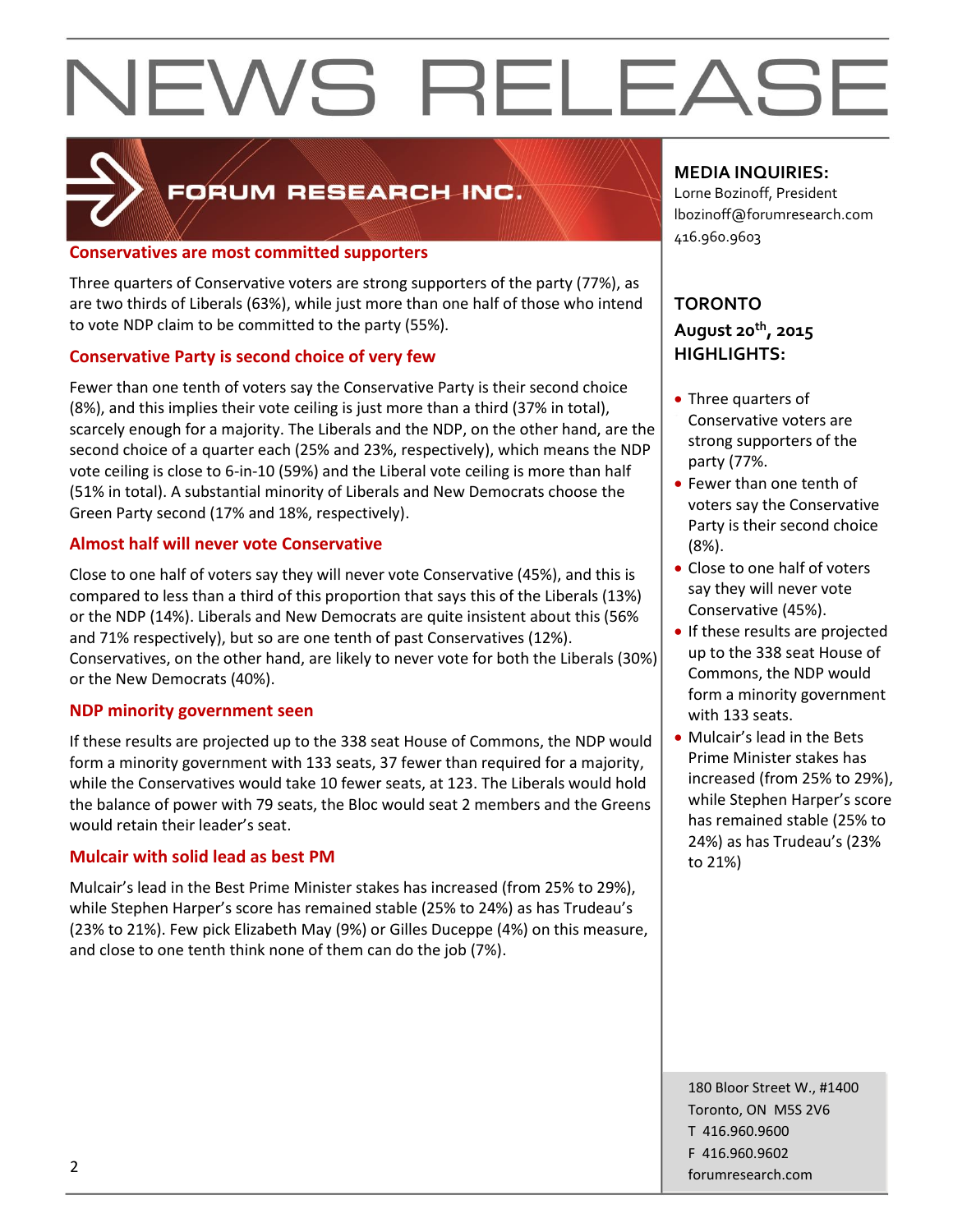

### FORUM RESEARCH INC.

#### **NDP now expected to win election by modest margin**

One third of voters now expect the NDP to win the election (32%), compared to just less than 3-in-10 who think the Conservatives will be victorious (28%). This is a change from last week, when Conservatives and New Democrats were tied on this measure (30% each). Justin Trudeau's Liberals are still seen to be the eventual victors by about one fifth (22% last week, 20% this week). This tends to be a lagging measure, following vote intention by a week or two. This would indicate that the NDP lead has stabilized for now.

#### **Trudeau's favourables up sharply**

Justin Trudeau has seen his approval increase from less than 4-in-10 two weeks ago (August 2 - 38%) to close to half this week (46%), and his net favourable score (approve minus disapprove) has increased from a negative -4 to a positive +9 this week. Tom Mulcair continues to enjoy the approval of one half of voters (50% now, 49% two weeks ago) and his net is up to +26 from +20. Stephen Harper still has the approval of just fewer than3-in-10 (28%, similar to 29% two weeks ago) and his net favourable score has declined from -33 to -37.

"It appears the NDP are settling nicely into first place, and expectations of victory, usually the last measure to shift, are in their court now. It should be noted, however, that Justin Trudeau has performed magic with his approval ratings since the election writs were drawn up, and this must give the New Democrats pause,"said Forum Research President, Dr. Lorne Bozinoff.

Lorne Bozinoff, Ph.D. is the president and founder of Forum Research. He can be reached at [lbozinoff@forumresearch.com](mailto:lbozinoff@forumresearch.com) or at (416) 960-9603.

#### **MEDIA INQUIRIES:**

Lorne Bozinoff, President lbozinoff@forumresearch.com 416.960.9603

### **TORONTO August 20th, 2015 HIGHLIGHTS:**

- One third of voters now expect the NDP to win the election (32%).
- Justin Trudeau has seen his approval increase from less than 4-in-10 two weeks ago (August 2 - 38%) to close to half this week (46%).
- "It appears the NDP are settling nicely into first place, and expectations of victory, usually the last measure to shift, are in their court now. It should be noted, however, that Justin Trudeau has performed magic with his approval ratings since the election writs were drawn up, and this must give the New Democrats pause," said Forum Research President, Dr. Lorne Bozinoff.

180 Bloor Street W., #1400 Toronto, ON M5S 2V6 T 416.960.9600 F 416.960.9602 forumresearch.com and the set of the set of the set of the set of the set of the set of the set of the set of the set of the set of the set of the set of the set of the set of the set of the set of the set of the set of th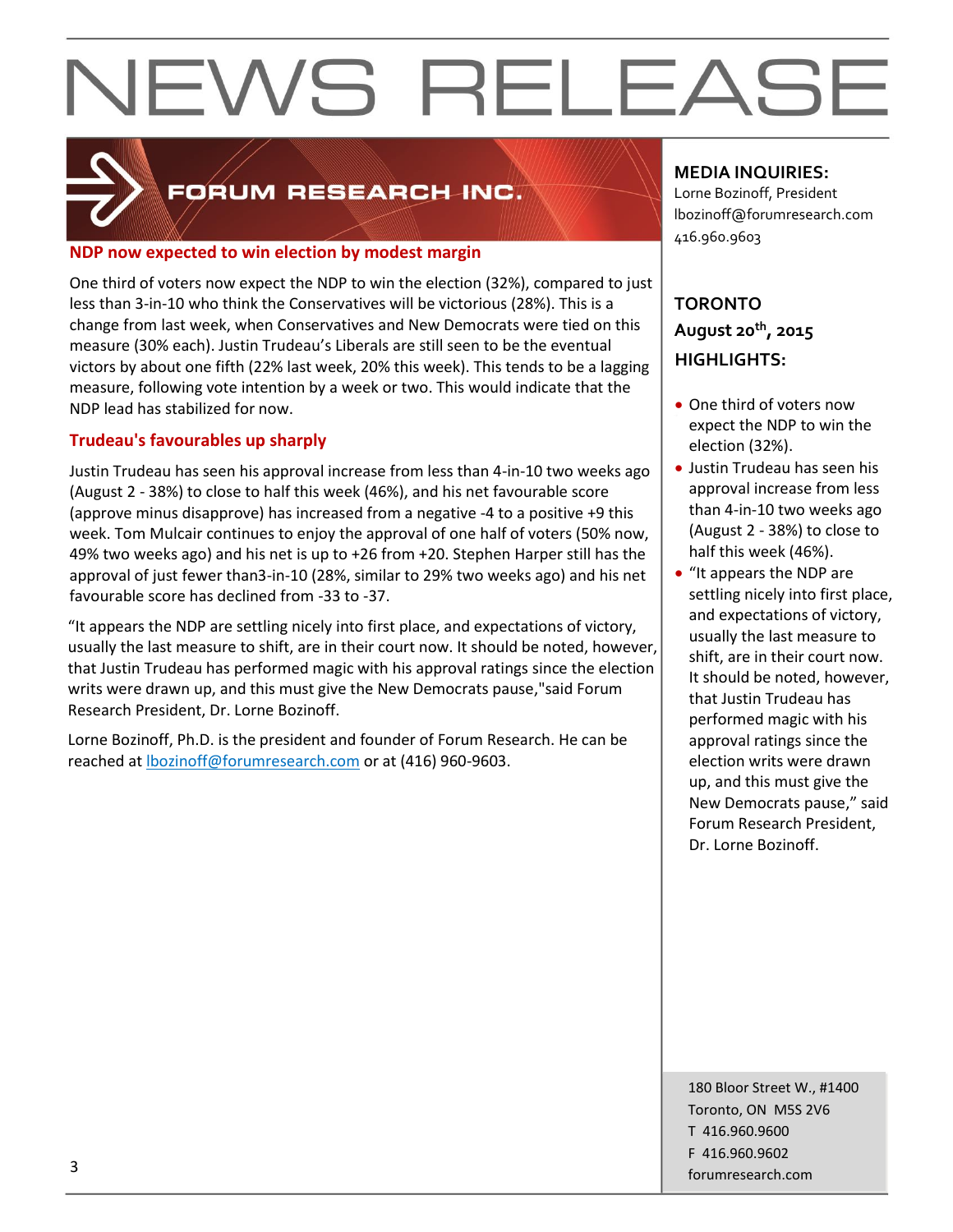

### FORUM RESEARCH INC.

#### **Methodology**

The Forum Poll™ was conducted by Forum Research with the results based on an interactive voice response telephone survey of 1473randomly selected Canadians 18 years of age or older. The poll was conductedfrom August 17<sup>th</sup> to 19<sup>th</sup>, 2015.

Results based on the total sample are considered accurate +/- 3%, 19 times out of 20. Subsample results will be less accurate. Margins of error for subsample (such as age, gender) results are available at [www.forumresearch.com/samplestim.asp](http://www.forumresearch.com/samplestim.asp)

Where appropriate, the data has been statistically weighted by age, region, and other variables to ensure that the sample reflects the actual population according to the latest Census data.

This research is not necessarily predictive of future outcomes, but rather, captures opinion at one point in time. Forum Research conducted this poll as a public service and to demonstrate our survey research capabilities. Forum houses its poll results in the Data Library of the Department of Political Science at the University of Toronto.

With offices across Canada and around the world, 100% Canadian-owned Forum Research is one of the country's leading survey research firms. This Forum Poll™and other polls may be found at Forum's poll archive at [www.forumresearch.com/polls.asp](http://www.forumresearch.com/polls.asp)

#### **MEDIA INQUIRIES:**

Lorne Bozinoff, President lbozinoff@forumresearch.com 416.960.9603

**TORONTO August 20th, 2015**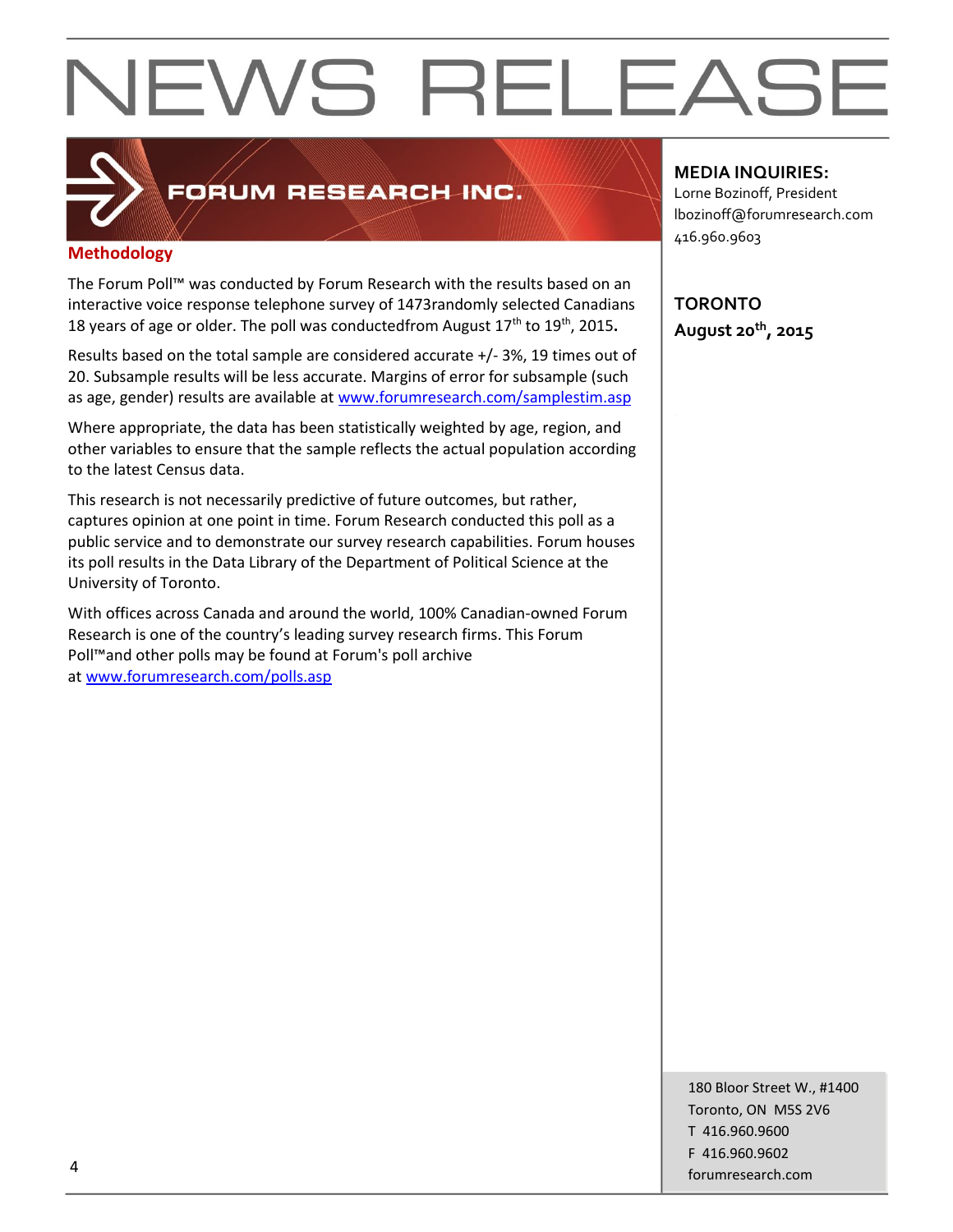#### *Federal Party Preference Trending*

#### *[Decided/Leaning]*

| %                                 | Sample | <b>Cons</b> | Lib | <b>NDP</b> | Green          | <b>Bloc</b>    | Other          |
|-----------------------------------|--------|-------------|-----|------------|----------------|----------------|----------------|
| August 17-19 <sup>th</sup> , 2015 | 1473   | 29          | 28  | 34         | $\overline{4}$ | $\overline{4}$ | $\mathbf{1}$   |
| August 10-11 <sup>th</sup> , 2015 | 1392   | 28          | 27  | 34         | $\overline{4}$ | 6              | $\overline{1}$ |
| August 2 <sup>nd</sup> , 2015     | 1399   | 28          | 25  | 39         | 3              | 5              | $\mathbf{1}$   |
| July 29th, 2015                   | 1397   | 33          | 25  | 33         | $\overline{4}$ | $\overline{4}$ | $\mathbf{1}$   |
| July 21st, 2015                   | 1208   | 28          | 29  | 34         | $\overline{4}$ | 5              | $\mathbf{1}$   |
| July 14th, 2015                   | 1251   | 27          | 27  | 34         | 5              | $\overline{7}$ | $\mathbf{1}$   |
| July 8th, 2015                    | 1200   | 32          | 26  | 32         | $\overline{3}$ | 5              | $\mathbf{1}$   |
| June 29th, 2015                   | 1221   | 27          | 29  | 32         | $\overline{4}$ | 6              | $\mathbf{1}$   |
| June 23rd, 2015                   | 1268   | 28          | 28  | 36         | $\overline{2}$ | 5              | $\mathbf{1}$   |
| June 16th, 2015                   | 1281   | 26          | 28  | 34         | 5              | 7              | $\mathbf{1}$   |
| June 5 <sup>th</sup> , 2015       | 1156   | 31          | 32  | 28         | 5              | 3              | $\mathbf{1}$   |
| May 14th, 2015                    | 1286   | 31          | 31  | 30         | $\overline{4}$ | 3              | $\mathbf{1}$   |
| April 23rd, 2015                  | 977    | 35          | 31  | 23         | 6              | 5              | $\mathbf{1}$   |
| April 16th, 2015                  | 1365   | 33          | 35  | 22         | 6              | 3              | $\mathbf{1}$   |
| March 31 <sup>st</sup> , 2015     | 1239   | 31          | 34  | 23         | 5              | 5              | $\mathbf{1}$   |
| March 14th, 2015                  | 1370   | 32          | 36  | 21         | 6              | $\overline{4}$ | $\overline{1}$ |
| February 11th, 2015               | 1018   | 32          | 39  | 17         | 5              | $\overline{4}$ | $\mathbf{1}$   |
| January 27-28th, 2015             | 1309   | 35          | 34  | 20         | 6              | 5              | $\mathbf{1}$   |
| January 5-6th, 2015               | 1650   | 33          | 37  | 20         | 5              | $\overline{4}$ | $\mathbf{1}$   |
| Dec. 10-11th, 2014                | 1560   | 33          | 41  | 17         | 5              | $\overline{3}$ | $\mathbf{1}$   |
| Nov. 19-20th, 2014                | 1442   | 33          | 36  | 18         | 8              | $\overline{4}$ | $\mathbf{1}$   |
| Oct. 5-8th, 2014                  | 1504   | 34          | 38  | 19         | $\overline{4}$ | $\overline{4}$ | $\mathbf{1}$   |
| Sept. 5 <sup>th</sup> , 2014      | 1267   | 34          | 40  | 18         | 3              | $\overline{4}$ | $\mathbf{1}$   |
| August 18-19 <sup>th</sup> , 2014 | 1798   | 32          | 41  | 17         | 5              | 5              | $\mathbf{1}$   |
| July 18th, 2014                   | 1624   | 28          | 44  | 18         | 3              | 5              | $\mathbf{1}$   |
| June 16-17th, 2014                | 1683   | 31          | 39  | 19         | 5              | $\overline{4}$ | $\mathbf{1}$   |
| May 22nd, 2014                    | 1694   | 30          | 36  | 23         | 5              | 6              | $\mathbf{1}$   |
| Apr 29th, 2014                    | 1572   | 30          | 39  | 20         | $\overline{4}$ | 6              | $\mathbf{1}$   |
| Mar 25-28th, 2014                 | 1764   | 29          | 39  | 22         | 3              | 5              | $\mathbf{1}$   |
| Feb. 18-19th, 2014                | 1824   | 29          | 39  | 21         | $\overline{4}$ | 6              | $\mathbf{1}$   |
| Jan. 23-24th, 2014                | 1228   | 28          | 38  | 24         | $\overline{4}$ | 5              | $\mathbf{1}$   |
| Jan. 17th, 2014                   | 1779   | 28          | 37  | 25         | $\overline{4}$ | 5              | $\mathbf{1}$   |
| Dec. 12-13th, 2013                | 1634   | 32          | 38  | 21         | 3              | 5              | $\mathbf{1}$   |
| Nov. 12-13th, 2013                | 1834   | 29          | 38  | 22         | $\overline{4}$ | 6              | $\mathbf{1}$   |
| Oct. 23rd, 2013                   | 1007   | 28          | 40  | 20         | 5              | 6              | $\mathbf{1}$   |
| Oct. 21-22 <sup>nd</sup> , 2013   | 1859   | 30          | 39  | 19         | 5              | $\overline{7}$ | $\mathbf{1}$   |
| Sept 16-17th, 2013                | 1527   | 31          | 36  | 21         | $\overline{4}$ | $\overline{7}$ | $\mathbf{1}$   |
| August 24th, 2013                 | 1145   | 29          | 38  | 22         | $\overline{4}$ | 6              | $\mathbf{1}$   |
| July 23rd, 2013                   | 1501   | 31          | 35  | 22         | $\overline{4}$ | $\overline{7}$ | $\overline{1}$ |

FORUM RESEARCH INC.

#### **MEDIA INQUIRIES:**

Lorne Bozinoff, President lbozinoff@forumresearch.com 416.960.9603

### **TORONTO**

**August 20th, 2015**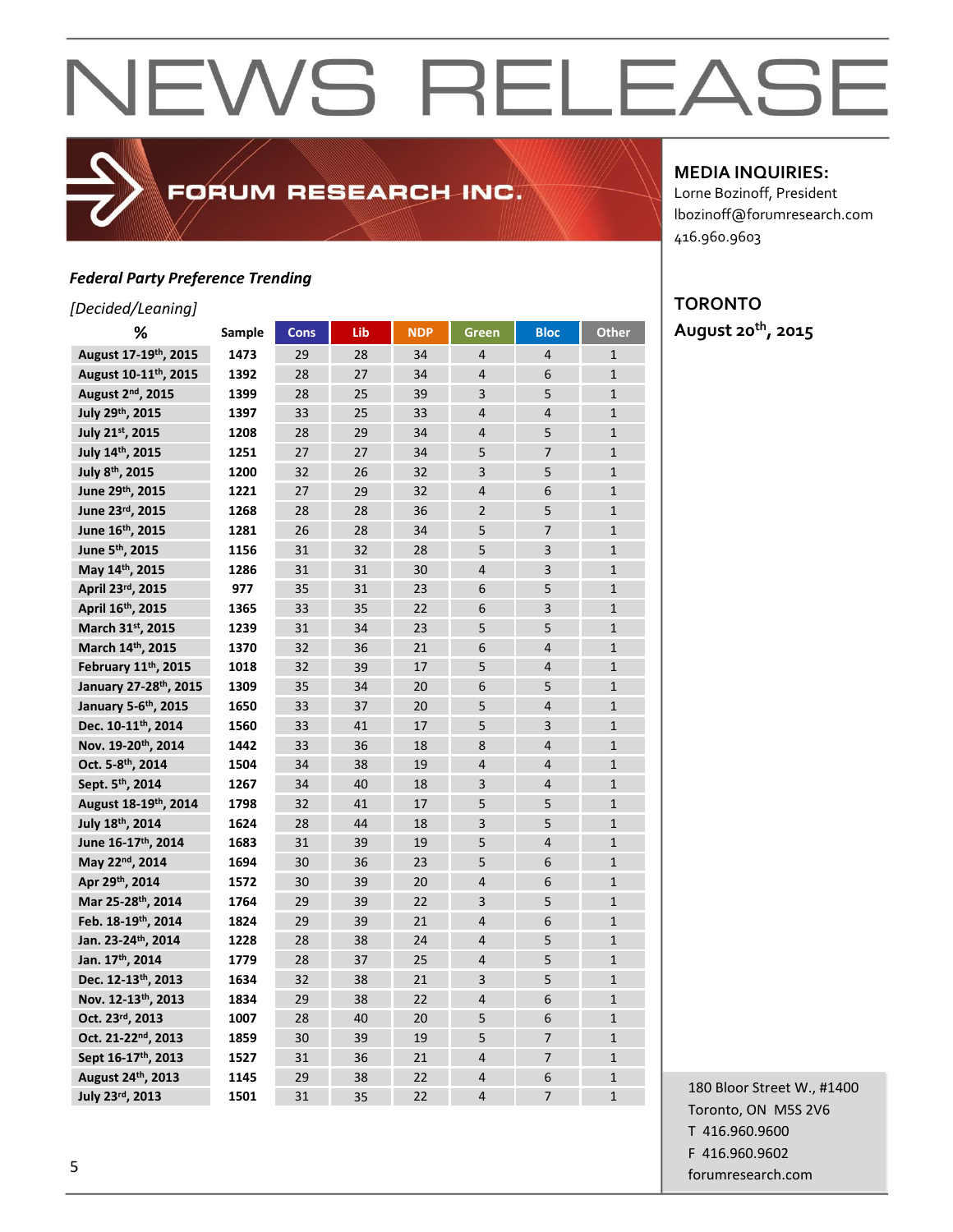

### FORUM RESEARCH INC.

#### *Seat Distribution Projection Trending*

| %                                 | <b>Cons</b>                              | Lib | <b>NDP</b> | <b>Green</b> | <b>Bloc</b>    | <b>Other</b> |
|-----------------------------------|------------------------------------------|-----|------------|--------------|----------------|--------------|
| August 17-19th, 2015              | 123                                      | 79  | 133        | $\mathbf{1}$ | 2              | 0            |
| August 10-11 <sup>th</sup> , 2015 | 120                                      | 89  | 125        | $\mathbf{1}$ | 3              | $\mathbf{0}$ |
| August 2 <sup>nd</sup> , 2015     | 118                                      | 58  | 160        | $\mathbf{1}$ | $\mathbf{1}$   | 0            |
| July 29th, 2015                   | 156                                      | 58  | 122        | $\mathbf{1}$ | $\mathbf{1}$   | $\mathbf{0}$ |
| July 21st, 2015                   | 121                                      | 78  | 134        | $\mathbf{1}$ | $\overline{4}$ | $\mathbf{0}$ |
| July 14th, 2015                   | 107                                      | 79  | 132        | $\mathbf{1}$ | 19             | $\mathbf{0}$ |
| July 8th, 2015                    | 155                                      | 59  | 120        | $\mathbf{1}$ | $\overline{2}$ | $\mathbf{1}$ |
| June 29th, 2015                   | 104                                      | 106 | 119        | $\mathbf{1}$ | 8              | 0            |
| June 23rd, 2015                   | 116                                      | 65  | 149        | $\mathbf{1}$ | 3              | 0            |
| June 16th, 2015                   | 112                                      | 86  | 120        | $\mathbf{1}$ | 18             | $\mathbf{1}$ |
| June 5th, 2015                    | 151                                      | 101 | 83         | $\mathbf{1}$ | $\mathbf{1}$   | $\mathbf{1}$ |
| May 14th, 2015                    | 131                                      | 95  | 111        | $\mathbf{1}$ | $\mathbf{0}$   | $\mathbf{0}$ |
| April 23rd, 2015                  | 146                                      | 101 | 77         | $\mathbf{1}$ | 12             | $\mathbf{1}$ |
| April 16th, 2015                  | 142                                      | 137 | 58         | $\mathbf{1}$ | $\Omega$       | $\mathbf{0}$ |
| March 31st, 2015                  | 129                                      | 125 | 65         | $\mathbf{1}$ | 17             | $\mathbf{1}$ |
| March 14th, 2015                  | 130                                      | 138 | 65         | $\mathbf{1}$ | 4              | $\mathbf{0}$ |
| February 10th, 2015               | 112                                      | 194 | 30         | $\mathbf{1}$ | $\mathbf{1}$   | $\mathbf{0}$ |
| January 27-28th, 2015             | 145                                      | 125 | 61         | $\mathbf{1}$ | 5              | $\mathbf{1}$ |
| January 5-6 <sup>th</sup> , 2015  | 137                                      | 126 | 70         | $\mathbf{1}$ | $\Omega$       | $\mathbf{1}$ |
|                                   | Switch from 308 to 338 seat distribution |     |            |              |                |              |
| Dec. 10-11th, 2014                | 109                                      | 164 | 34         | $\mathbf{1}$ | $\mathbf{0}$   | $\mathbf{0}$ |
| Nov. 19-20th, 2014                | 125                                      | 124 | 52         | $\mathbf{1}$ | 6              | $\mathbf{0}$ |
| Oct. 5-8th, 2014                  | 132                                      | 130 | 44         | $\mathbf{1}$ | $\mathbf{1}$   | $\mathbf{0}$ |
| Sept. 5th, 2014                   | 113                                      | 162 | 30         | $\mathbf{1}$ | $\overline{2}$ | $\mathbf{0}$ |
| August 18-19th, 2014              | 110                                      | 142 | 51         | $\mathbf{1}$ | $\overline{4}$ | $\mathbf{0}$ |
| July 18th, 2014                   | 84                                       | 192 | 30         | $\mathbf{1}$ | $\mathbf{1}$   | $\mathbf{0}$ |
| June 16-17th, 2014                | 109                                      | 142 | 53         | $\mathbf{1}$ | 3              | $\mathbf{0}$ |
| May 22nd, 2014                    | 111                                      | 110 | 75         | $\mathbf{1}$ | 11             | $\mathbf 0$  |
| Apr 29th, 2014                    | 100                                      | 158 | 39         | $\mathbf{1}$ | 10             | 0            |
| Mar 25-28th, 2014                 | 99                                       | 159 | 40         | $\mathbf{1}$ | 9              | 0            |
| Feb. 18-19th, 2014                | 100                                      | 134 | 51         | $\mathbf{1}$ | 22             | $\mathbf{0}$ |
| Jan. 23-24th, 2014                | 104                                      | 132 | 65         | $\mathbf{1}$ | 6              | $\mathbf{0}$ |
| Jan. 17th, 2013                   | 111                                      | 130 | 61         | $\mathbf{1}$ | 5              | $\mathbf 0$  |
| Dec. 12-13th, 2013                | 110                                      | 147 | 48         | $\mathbf{1}$ | $\overline{2}$ | $\mathbf 0$  |
| Nov. 12-13th, 2013                | 108                                      | 134 | 53         | 1            | 12             | 0            |
| Oct. 23rd, 2013                   | 104                                      | 146 | 47         | $\mathbf{1}$ | 10             | 0            |
| Oct. 21-22nd, 2013                | 106                                      | 147 | 33         | $\mathbf 1$  | 21             | $\pmb{0}$    |
| Sept 16-17th, 2013                | 121                                      | 102 | 45         | $\mathbf 1$  | 39             | $\mathbf 0$  |
| August 24th, 2013                 | 107                                      | 127 | 63         | $\mathbf{1}$ | 10             | $\mathbf 0$  |
| July 23rd, 2013                   | 129                                      | 120 | 44         | 1            | 14             | 0            |
| June 19th. 2013                   | 113                                      | 150 | 39         | 1            | 5              | 0            |
| May 21st, 2013                    | 77                                       | 192 | 37         | $\mathbf{1}$ | $\mathbf{1}$   | 0            |

**MEDIA INQUIRIES:**

Lorne Bozinoff, President lbozinoff@forumresearch.com 416.960.9603

#### **TORONTO August 20th, 2015**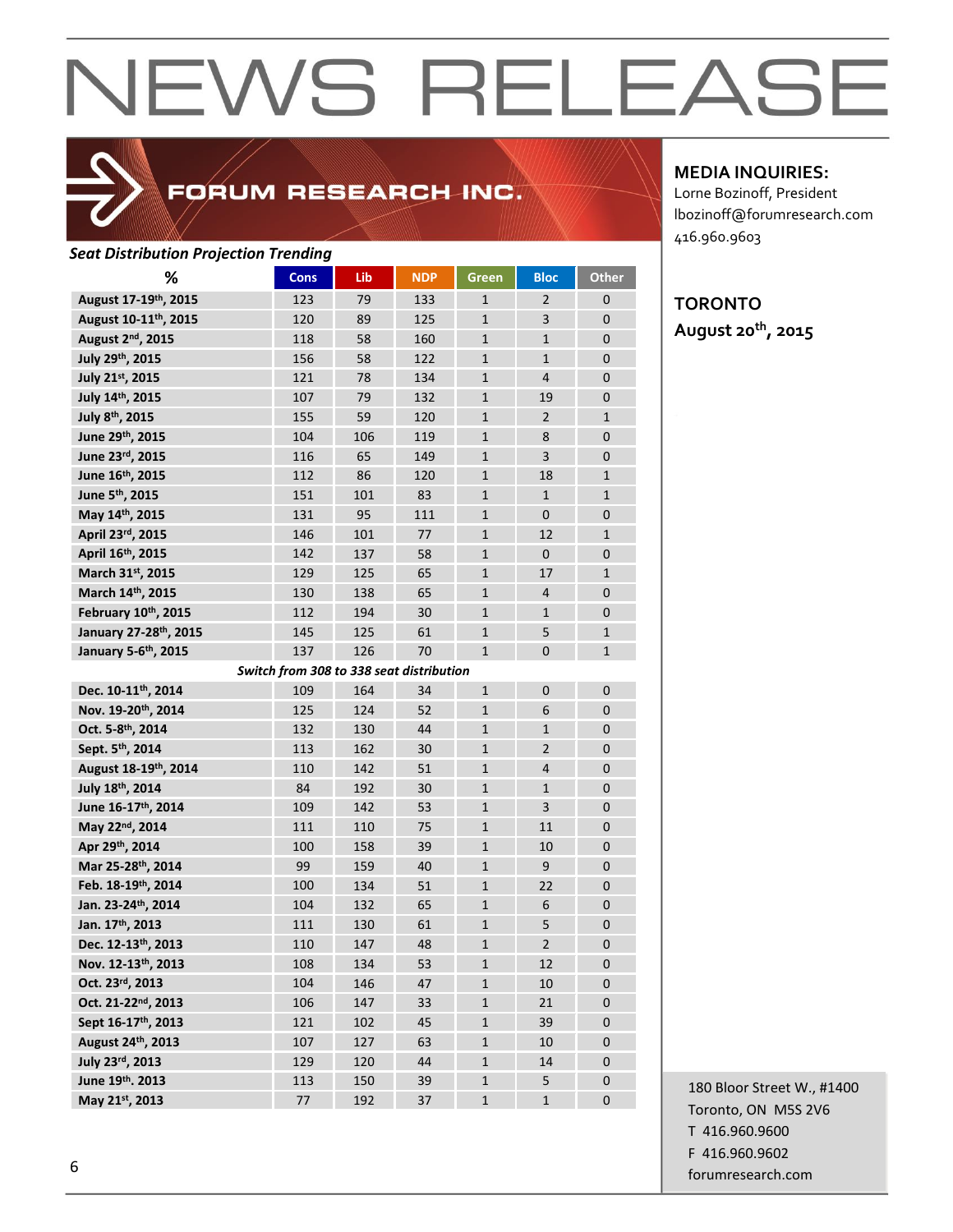## FORUM RESEARCH INC.

### *Expected Federal Election Party Winner*

#### **MEDIA INQUIRIES:**

Lorne Bozinoff, President lbozinoff@forumresearch.com 416.960.9603

#### **TORONTO August 20th, 2015**

| ℅                                 | Sample | <b>Cons</b> | Lib | <b>NDP</b> | Green          | <b>Bloc</b>    | <b>Other</b>             |
|-----------------------------------|--------|-------------|-----|------------|----------------|----------------|--------------------------|
| August 17-19th, 2015              | 1473   | 28          | 22  | 32         | $\overline{2}$ | 3              | $\mathbf{1}$             |
| August 10-11 <sup>th</sup> , 2015 | 1392   | 30          | 22  | 30         | 3              | 3              | $\mathbf{1}$             |
| August 2 <sup>nd</sup> , 2015     | 1399   | 31          | 18  | 31         | $\overline{2}$ | $\overline{2}$ | $\mathbf{1}$             |
| July 29th, 2015                   | 1397   | 34          | 18  | 29         | 3              | $\overline{2}$ | $\mathbf{1}$             |
| July 21st, 2015                   | 1208   | 30          | 24  | 29         | $\overline{2}$ | $\overline{2}$ | $\overline{2}$           |
| July 14th, 2015                   | 1251   | 27          | 24  | 28         | 3              | 3              | 3                        |
| July 8th, 2015                    | 1200   | 30          | 24  | 28         | 3              | 3              | $\mathbf{1}$             |
| June 29th, 2015                   | 1221   | 30          | 27  | 26         | 3              | 3              | $\mathbf{1}$             |
| June 23rd, 2015                   | 1268   | 29          | 25  | 27         | $\overline{2}$ | 3              |                          |
| June 16th, 2015                   | 1281   | 30          | 26  | 25         | $\overline{2}$ | 3              | $\overline{\phantom{a}}$ |
| June 5 <sup>th</sup> , 2015       | 1156   | 31          | 31  | 18         | $\overline{3}$ | $\overline{2}$ |                          |
| May 14th, 2015                    | 1286   | 32          | 30  | 20         | $\overline{2}$ | $\overline{2}$ |                          |
| April 16th, 2015                  | 1365   | 36          | 37  | 10         | 3              | 3              |                          |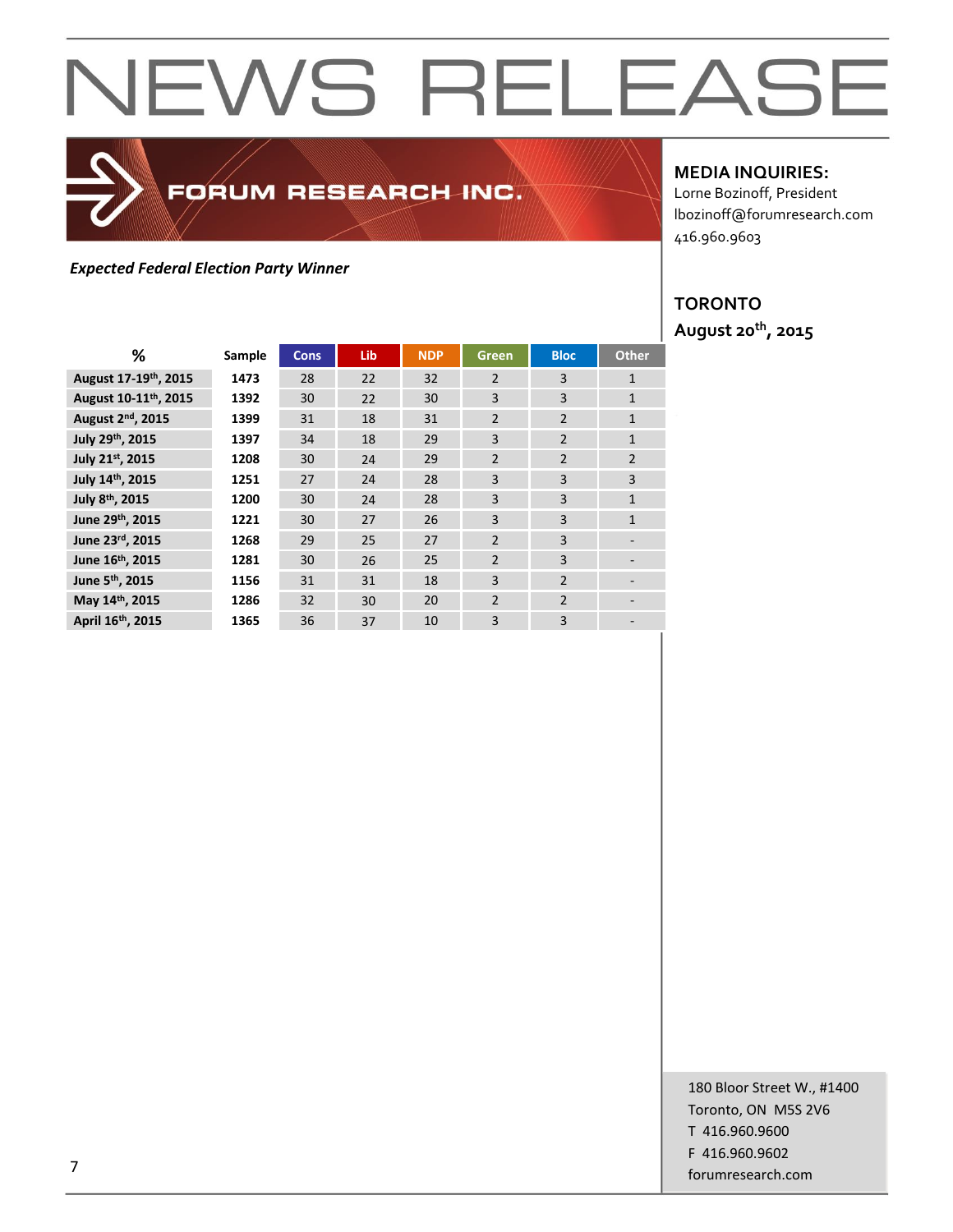### FORUM RESEARCH INC.

#### *Federal Vote Preference*

*'A federal election has been called for October 19. Which party are you most likely to vote for in this election?'+'Even though you may not have made up your mind, which party are you leaning towards at this time?'*

#### *[Decided/Leaning]*

#### *Age / Gender*

| %                     | <b>Total</b> | 18-34 | 35-44 | 45-54          | 55-64          | $65+$ | <b>Male</b>    | Female         |
|-----------------------|--------------|-------|-------|----------------|----------------|-------|----------------|----------------|
| Sample                | 1408         | 255   | 210   | 240            | 347            | 356   | 798            | 610            |
| Conservative          | 29           | 18    | 27    | 28             | 28             | 41    | 33             | 24             |
| Liberal               | 28           | 24    | 34    | 34             | 26             | 22    | 26             | 29             |
| <b>New Democratic</b> | 34           | 44    | 28    | 33             | 38             | 29    | 31             | 38             |
| Green                 | 4            | 8     | 6     | $\overline{2}$ | $\overline{4}$ | 2     | $\overline{4}$ | $\overline{4}$ |
| <b>Bloc Quebecois</b> | 4            | 6     | 5     | 3              | 4              | 4     | 4              | 5              |
| Other                 | 1            | 1     | 1     | $\mathbf{1}$   | 1              | 1     | 1              |                |

#### *Region*

| %                     | <b>Total</b>   | Atl      | Que | <b>ON</b> | Man/Sask | <b>AB</b>      | <b>BC</b> | <b>English</b> | <b>French</b> |
|-----------------------|----------------|----------|-----|-----------|----------|----------------|-----------|----------------|---------------|
| Sample                | 1408           | 155      | 356 | 307       | 170      | 191            | 229       | 1097           | 311           |
| <b>Conservative</b>   | 29             | 25       | 16  | 33        | 42       | 47             | 24        | 32             | 18            |
| Liberal               | 28             | 32       | 23  | 32        | 26       | 20             | 28        | 31             | 17            |
| <b>New Democratic</b> | 34             | 39       | 40  | 31        | 28       | 27             | 39        | 32             | 42            |
| Green                 | $\overline{4}$ | 2        | 3   | 4         | 3        | $\overline{4}$ | 8         | 5              | 3             |
| <b>Bloc Quebecois</b> | $\overline{4}$ | $\Omega$ | 17  | 0         | $\Omega$ | $\Omega$       | 0         | $\Omega$       | 20            |
| Other                 | 1              | 2        | 1   | 0         | 1        |                | 1         |                |               |

#### *Past Federal Vote*

| %                     | <b>Total</b> | <b>Conservative</b> | <b>Liberal</b> | <b>NDP</b>   | <b>Green</b>   | <b>Bloc</b>    | <b>Other Parties</b> |
|-----------------------|--------------|---------------------|----------------|--------------|----------------|----------------|----------------------|
| Sample                | 1408         | 475                 | 258            | 335          | 78             | 89             | 39                   |
| <b>Conservative</b>   | 29           | 71                  | 5              | 4            | 9              | 10             | 16                   |
| Liberal               | 28           | 12                  | 69             | 16           | 26             | 11             | 28                   |
| <b>New Democratic</b> | 34           | 13                  | 24             | 74           | 28             | 36             | 26                   |
| Green                 | 4            | 2                   | $\overline{2}$ | 4            | 30             | $\overline{2}$ | 14                   |
| <b>Bloc Quebecois</b> | 4            |                     | 0              | $\mathbf{1}$ | 5              | 41             | 3                    |
| Other                 | 1            |                     | 0              | 1            | $\mathfrak{p}$ | $\Omega$       | 14                   |

#### **MEDIA INQUIRIES:**

Lorne Bozinoff, President lbozinoff@forumresearch.com 416.960.9603

#### **TORONTO August 20th, 2015**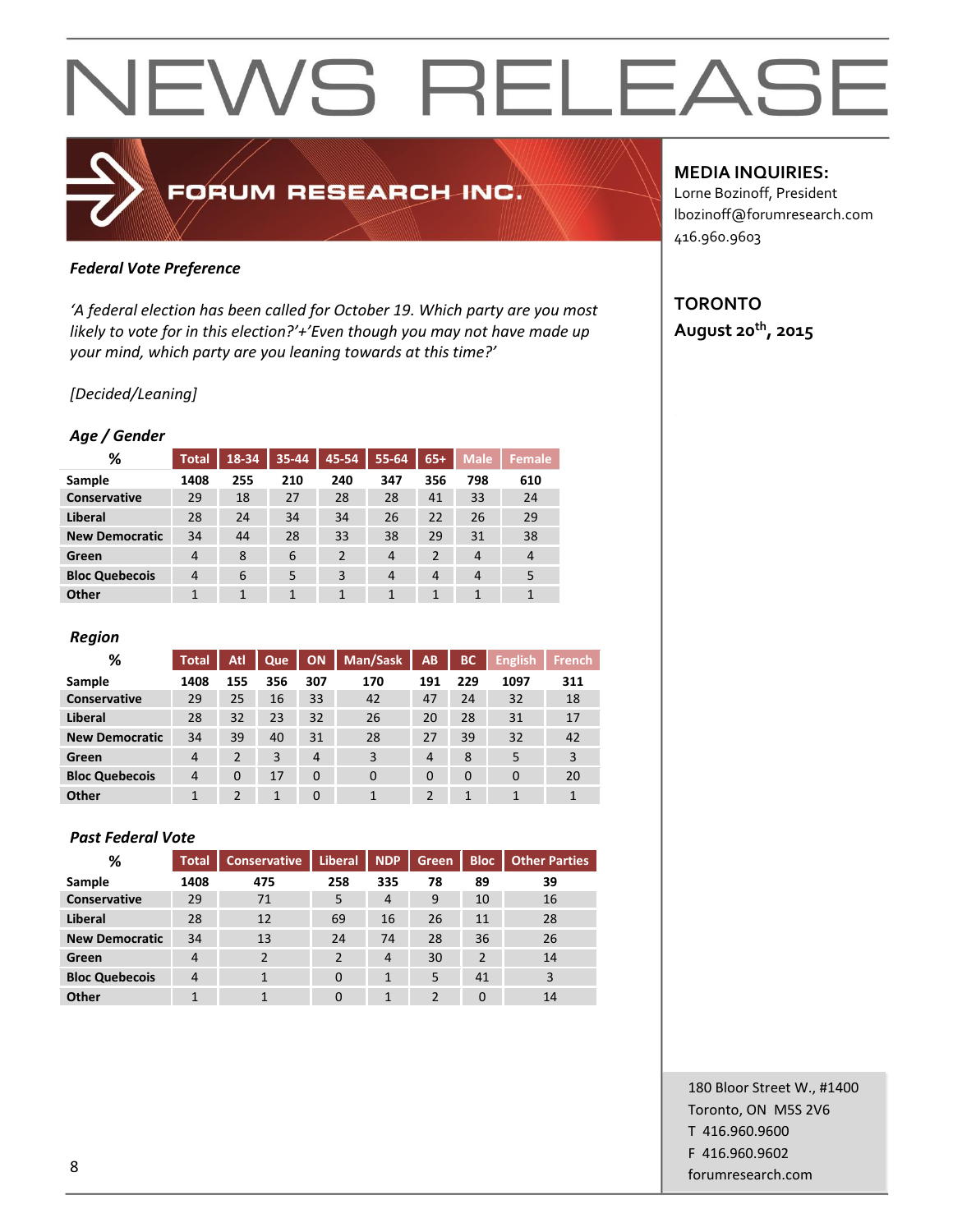

#### *Strong Supporter*

*'Are you a strong supporter of that party?'*

*[Has chosen party]*

#### *Age / Gender*

| ℅               |    |    |     |     |                 |      |         | Total 18-34 35-44 45-54 55-64 65+ Male Female |
|-----------------|----|----|-----|-----|-----------------|------|---------|-----------------------------------------------|
| Sample 1405 255 |    |    | 210 | 238 | 347             |      | 355 796 | 609                                           |
| <b>Yes</b>      | 62 | 55 | 60  | 62  | 65              | 4727 | 58      | 66                                            |
| <b>No</b>       | 38 | 45 | 40  | 38  | 35 <sub>1</sub> | 28   |         | 34                                            |

#### *Region*

| %          |      |      |             |    | Total Atl Que ON Man/Sask AB BC English French |     |       |      |     |
|------------|------|------|-------------|----|------------------------------------------------|-----|-------|------|-----|
| Sample     | 1405 |      | 155 355 307 |    | 170                                            | 191 | - 227 | 1095 | 310 |
| <b>Yes</b> | 62   | 60 l | 53          | 65 | 68                                             | 71  | 58    | 65   | 51  |
| <b>No</b>  | 38   | 40   |             | 35 | 32                                             | 29  | 42    | 35   | 49  |

#### *Federal Vote Preference*

| %         |      |     |     |     |    |    | Total   Conservative   Liberal   NDP   Green   Bloc   Other Parties |
|-----------|------|-----|-----|-----|----|----|---------------------------------------------------------------------|
| Sample    | 1405 | 406 | 357 | 448 | 92 | 62 | 40                                                                  |
| Yes       | 62   |     | 63  | 55  | 52 | 62 | 46                                                                  |
| <b>No</b> | 38   |     | 37  | 45  | 48 | 38 | 54                                                                  |

**MEDIA INQUIRIES:**

Lorne Bozinoff, President lbozinoff@forumresearch.com 416.960.9603

### **TORONTO**

**August 20th, 2015**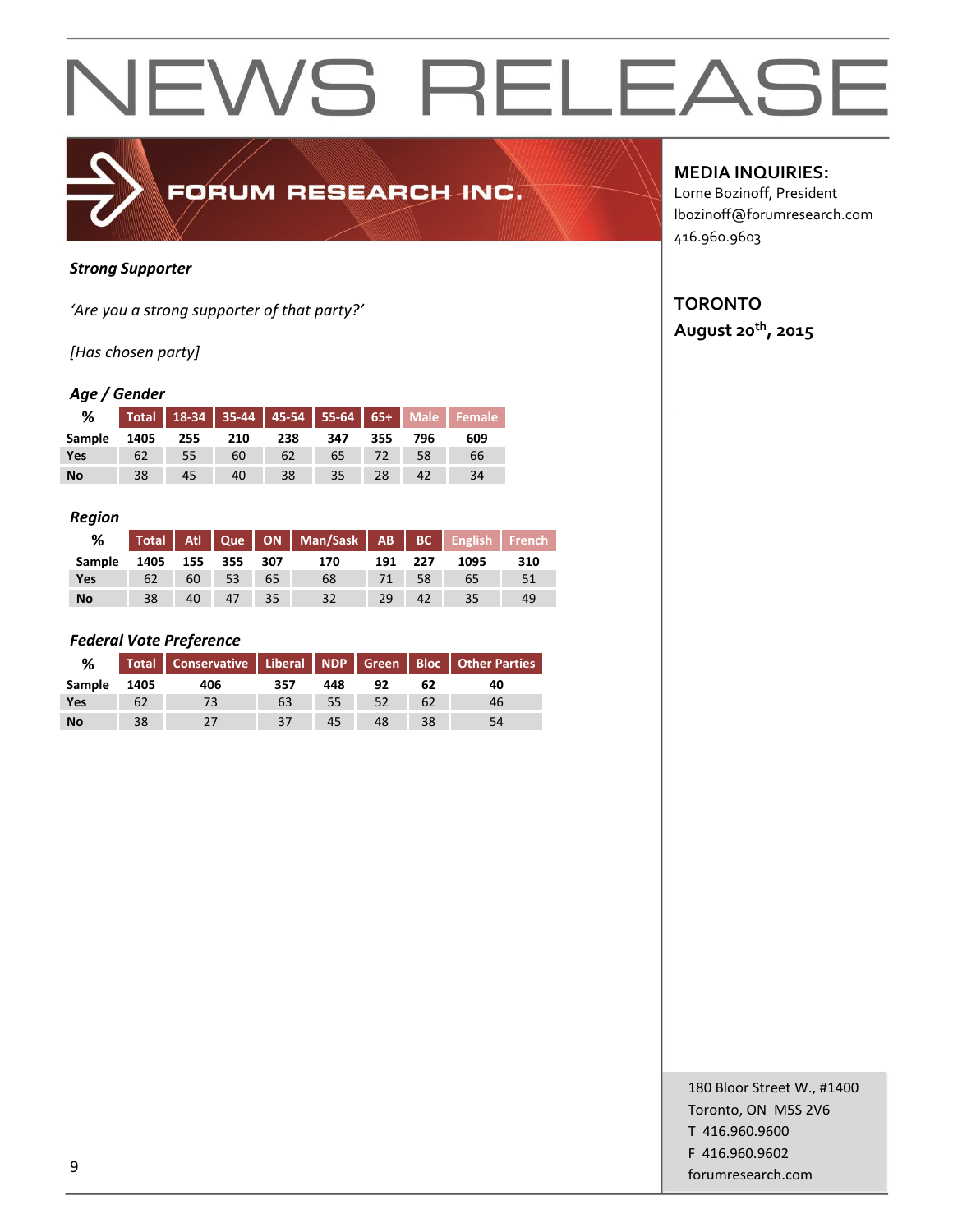#### *Second Choice Party*

*'Which party would be your second choice?'*

#### *[All Respondents]*

#### *Age / Gender*

| %                     | <b>Total</b>   | $18 - 34$      | 35-44          | 45-54          | 55-64 | $65+$          | <b>Male</b> | <b>Female</b> |
|-----------------------|----------------|----------------|----------------|----------------|-------|----------------|-------------|---------------|
| Sample                | 1473           | 267            | 222            | 246            | 360   | 378            | 829         | 644           |
| Conservative          | 8              | 10             | 7              | 9              | 5     | 4              | 8           | 7             |
| Liberal               | 25             | 26             | 24             | 20             | 29    | 25             | 25          | 24            |
| <b>New Democratic</b> | 23             | 19             | 29             | 25             | 24    | 19             | 22          | 24            |
| Green                 | 14             | 13             | 12             | 16             | 13    | 14             | 13          | 14            |
| <b>Bloc Quebecois</b> | $\overline{4}$ | $\overline{4}$ | $\overline{2}$ | 6              | 3     | 3              | 3           | 4             |
| <b>Other Parties</b>  | 6              | 6              | 8              | $\overline{4}$ | 5     | $\overline{4}$ | 7           | 5             |
| <b>Undecided</b>      | 22             | 20             | 18             | 20             | 20    | 30             | 22          | 21            |

FORUM RESEARCH INC.

#### *Region*

| ℅                     | <b>Total</b>   | Atl      | Que            | <b>ON</b> | Man/Sask | AB       | <b>BC</b> | <b>English</b> | <b>French</b>  |
|-----------------------|----------------|----------|----------------|-----------|----------|----------|-----------|----------------|----------------|
| Sample                | 1473           | 166      | 373            | 316       | 180      | 197      | 241       | 1148           | 325            |
| Conservative          | 8              |          | 8              | 9         | 3        | 6        |           | 8              | 8              |
| <b>Liberal</b>        | 25             | 22       | 21             | 26        | 28       | 23       | 28        | 26             | 20             |
| <b>New Democratic</b> | 23             | 25       | 25             | 23        | 19       | 21       | 23        | 23             | 24             |
| Green                 | 14             | 20       | 10             | 12        | 16       | 19       | 17        | 14             | 11             |
| <b>Bloc Quebecois</b> | $\overline{4}$ | $\Omega$ | 15             | $\Omega$  | $\Omega$ | $\Omega$ | $\Omega$  | $\Omega$       | 17             |
| <b>Other Parties</b>  | 6              | 1        | $\overline{4}$ | 7         | 5        | 8        | 6         | 6              | $\overline{4}$ |
| <b>Undecided</b>      | 22             | 24       | 17             | 23        | 28       | 23       | 20        | 23             | 17             |

#### *Federal Vote Preference*

| %                     | <b>Total</b>   | <b>Conservative</b> | <b>Liberal</b> | <b>NDP</b>   | <b>Green</b>   | <b>Bloc</b> | <b>Other Parties</b> |
|-----------------------|----------------|---------------------|----------------|--------------|----------------|-------------|----------------------|
| Sample                | 1473           | 406                 | 357            | 448          | 92             | 62          | 43                   |
| Conservative          | 8              | 0                   | 14             | 9            | 8              | 7           | 5                    |
| Liberal               | 25             | 23                  | $\Omega$       | 52           | 27             | 16          | 11                   |
| <b>New Democratic</b> | 23             | 18                  | 54             | $\Omega$     | 28             | 44          | 9                    |
| Green                 | 14             | 9                   | 17             | 18           | $\Omega$       | 7           | 28                   |
| <b>Bloc Quebecois</b> | $\overline{4}$ | 1                   | $\mathbf{1}$   | 9            | $\overline{4}$ | $\Omega$    | 3                    |
| <b>Other Parties</b>  | 6              | 11                  | 3              | $\mathbf{1}$ | 11             | 10          | 31                   |
| <b>Undecided</b>      | 22             | 37                  | 11             | 12           | 22             | 17          | 12                   |

#### **MEDIA INQUIRIES:**

Lorne Bozinoff, President lbozinoff@forumresearch.com 416.960.9603

#### **TORONTO August 20th, 2015**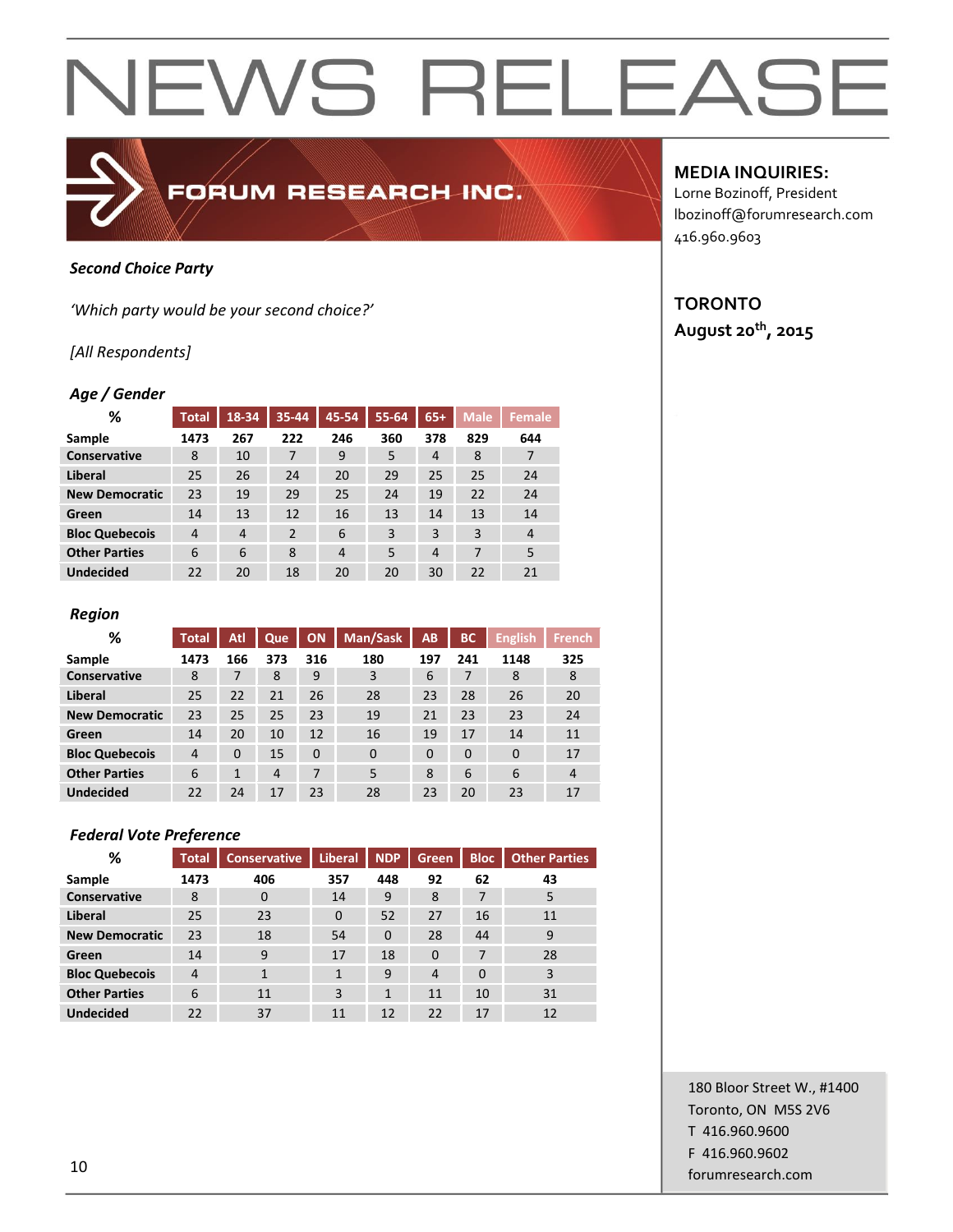

#### *Party Never Vote For*

*'Which party would you never vote for?'*

#### *[All Respondents]*

#### *Age / Gender*

| %                     | <b>Total</b> | 18-34 | 35-44 | 45-54 | 55-64 | $65+$ | <b>Male</b> | Female |
|-----------------------|--------------|-------|-------|-------|-------|-------|-------------|--------|
| Sample                | 1473         | 267   | 222   | 246   | 360   | 378   | 829         | 644    |
| Conservative          | 45           | 52    | 45    | 39    | 45    | 39    | 40          | 49     |
| Liberal               | 13           | 9     | 13    | 17    | 13    | 13    | 14          | 12     |
| <b>New Democratic</b> | 14           | 11    | 15    | 14    | 15    | 20    | 16          | 12     |
| Green                 | 9            | 9     | 6     | 11    | 10    | 9     | 10          | 8      |
| <b>Bloc Quebecois</b> | 7            | 6     | 8     | 7     | 6     | 7     | 7           | 6      |
| <b>Other Parties</b>  | 5            | 5     | 6     | 5     | 7     | 3     | 4           | 6      |
| <b>Undecided</b>      | 8            | 9     | 8     | 7     | 5     | 9     | 9           | 7      |

#### *Region*

| %                     | <b>Total</b> | Atl      | Que | <b>ON</b> | Man/Sask | <b>AB</b>      | <b>BC</b> | <b>English</b> | <b>French</b> |
|-----------------------|--------------|----------|-----|-----------|----------|----------------|-----------|----------------|---------------|
| Sample                | 1473         | 166      | 373 | 316       | 180      | 197            | 241       | 1148           | 325           |
| <b>Conservative</b>   | 45           | 60       | 42  | 44        | 46       | 33             | 51        | 45             | 43            |
| Liberal               | 13           | 6        | 10  | 18        | 10       | 15             | 5         | 13             | 11            |
| <b>New Democratic</b> | 14           | 9        | 6   | 13        | 24       | 27             | 21        | 17             | 5             |
| Green                 | 9            | 13       | 6   | 10        | 11       | 10             | 8         | 9              | 7             |
| <b>Bloc Quebecois</b> | 7            | $\Omega$ | 28  | $\Omega$  | $\Omega$ | $\Omega$       | $\Omega$  | $\overline{2}$ | 24            |
| <b>Other Parties</b>  | 5            | 3        | 3   | 7         | 3        | $\overline{4}$ | 8         | 6              | 3             |
| <b>Undecided</b>      | 8            | 9        | 6   | 8         | 6        | 10             | 7         | 8              | 7             |

#### *Federal Vote Preference*

| %                     | <b>Total</b> | <b>Conservative</b> | <b>Liberal</b> | <b>NDP</b> | <b>Green</b> | <b>Bloc</b> | <b>Other Parties</b> |
|-----------------------|--------------|---------------------|----------------|------------|--------------|-------------|----------------------|
| Sample                | 1473         | 406                 | 357            | 448        | 92           | 62          | 43                   |
| Conservative          | 45           | $\Omega$            | 56             | 71         | 51           | 49          | 49                   |
| Liberal               | 13           | 30                  | $\Omega$       | 7          | 16           | 26          | 15                   |
| <b>New Democratic</b> | 14           | 40                  | 9              | $\Omega$   | 15           | 3           | 12                   |
| Green                 | 9            | 13                  | 14             | 5          | $\Omega$     | 6           | 2                    |
| <b>Bloc Quebecois</b> | 7            | 7                   | 9              | 7          | 5            | $\Omega$    | $\mathbf 0$          |
| <b>Other Parties</b>  | 5            | 6                   | 6              | 3          | 2            | 10          | 7                    |
| <b>Undecided</b>      | 8            | $\overline{4}$      | 7              | 7          | 11           | 5           | 15                   |

#### **MEDIA INQUIRIES:**

Lorne Bozinoff, President lbozinoff@forumresearch.com 416.960.9603

#### **TORONTO August 20th, 2015**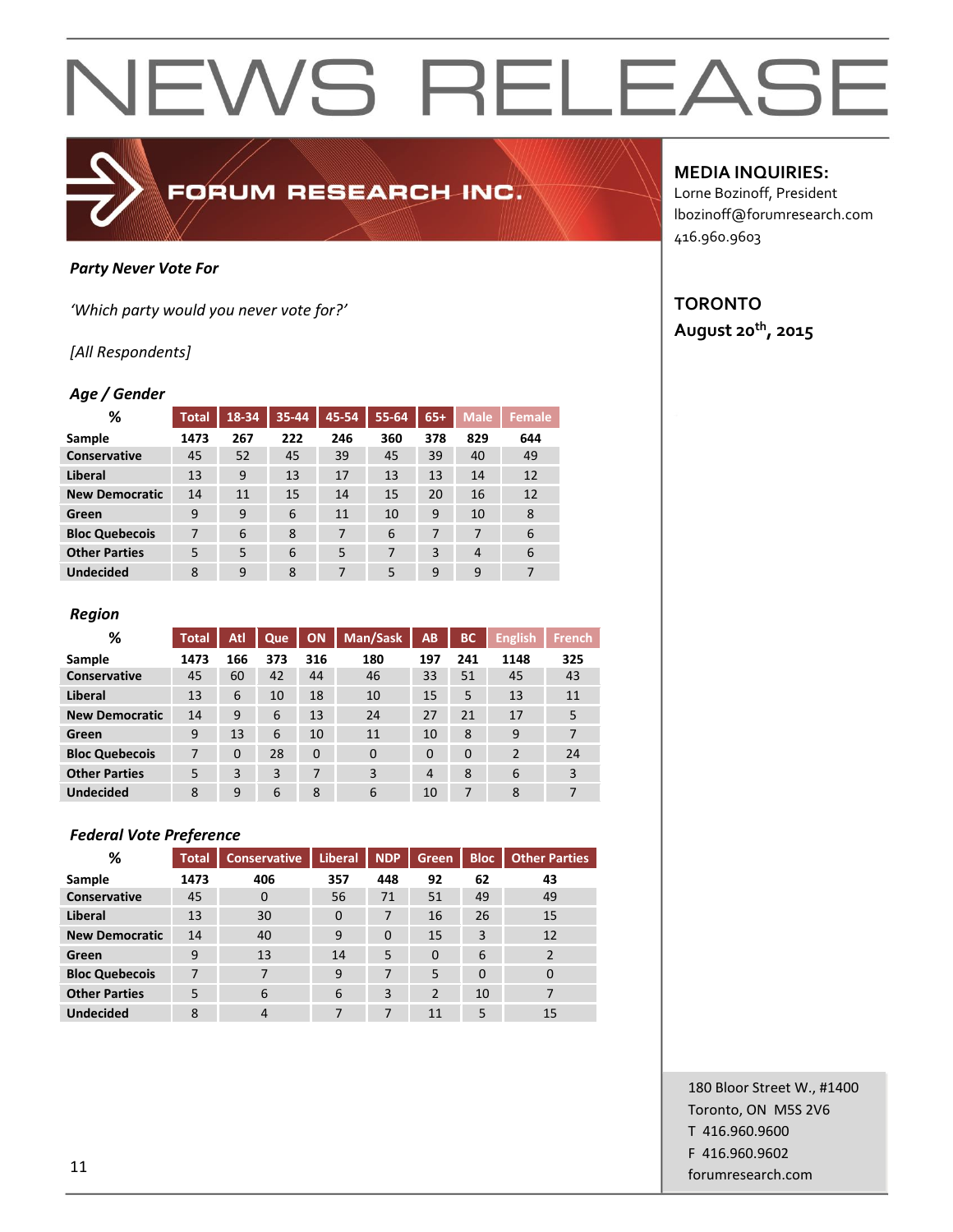

#### *Stephen Harper Approval*

*'Do you approve or disapprove of the job Stephen Harper is doing as Prime Minister?'*

#### *[All Respondents]*

#### *Age / Gender*

| %                 | <b>Total</b> | $18 - 34$ | $35 - 44$ | 45-54 | $55 - 64$ | $65+$ | <b>Male</b> | l Female <sup>1</sup> |
|-------------------|--------------|-----------|-----------|-------|-----------|-------|-------------|-----------------------|
| Sample            | 1473         | 267       | 222       | 246   | 360       | 378   | 829         | 644                   |
| Approve           | 28           | 21        | 27        | 32    | 27        | 36    | 32          | 24                    |
| <b>Disapprove</b> | 65           | 71        | 66        | 63    | 66        | 55    | 63          | 67                    |
| Don't know        |              |           |           |       |           | q     |             | 9                     |

#### *Region*

| %                 | <b>Total</b> | Atl. | Que           |     | ON   Man/Sask   AB |     | BC  | <b>English</b> | <b>French</b> |
|-------------------|--------------|------|---------------|-----|--------------------|-----|-----|----------------|---------------|
| Sample            | 1473         | 166  | 373           | 316 | 180                | 197 | 241 | 1148           | 325           |
| Approve           | 28           | 16   | 22            | 30  | 33                 | 41  | 24  | 29             | 23            |
| <b>Disapprove</b> | 65           | 75.  |               | 63  | 62                 | 47  | 69  | 64             | 69            |
| Don't know        |              | 9    | $\mathfrak b$ |     | b                  | 12  |     |                |               |

#### *Federal Vote Preference*

| %                 | <b>Total</b> | <b>Conservative</b> | Liberal   NDP |     | <b>Green</b> |    | <b>Bloc</b>   Other Parties |
|-------------------|--------------|---------------------|---------------|-----|--------------|----|-----------------------------|
| Sample            | 1473         | 406                 | 357           | 448 | 92           | 62 | 43                          |
| Approve           | 28           | 85                  | 10            | 4   | 14           | 15 | 12                          |
| <b>Disapprove</b> | 65           |                     | 85            | 91  |              | 80 | 73                          |
| Don't know        |              |                     |               |     |              |    | 15                          |

#### **MEDIA INQUIRIES:**

Lorne Bozinoff, President lbozinoff@forumresearch.com 416.960.9603

#### **TORONTO August 20th, 2015**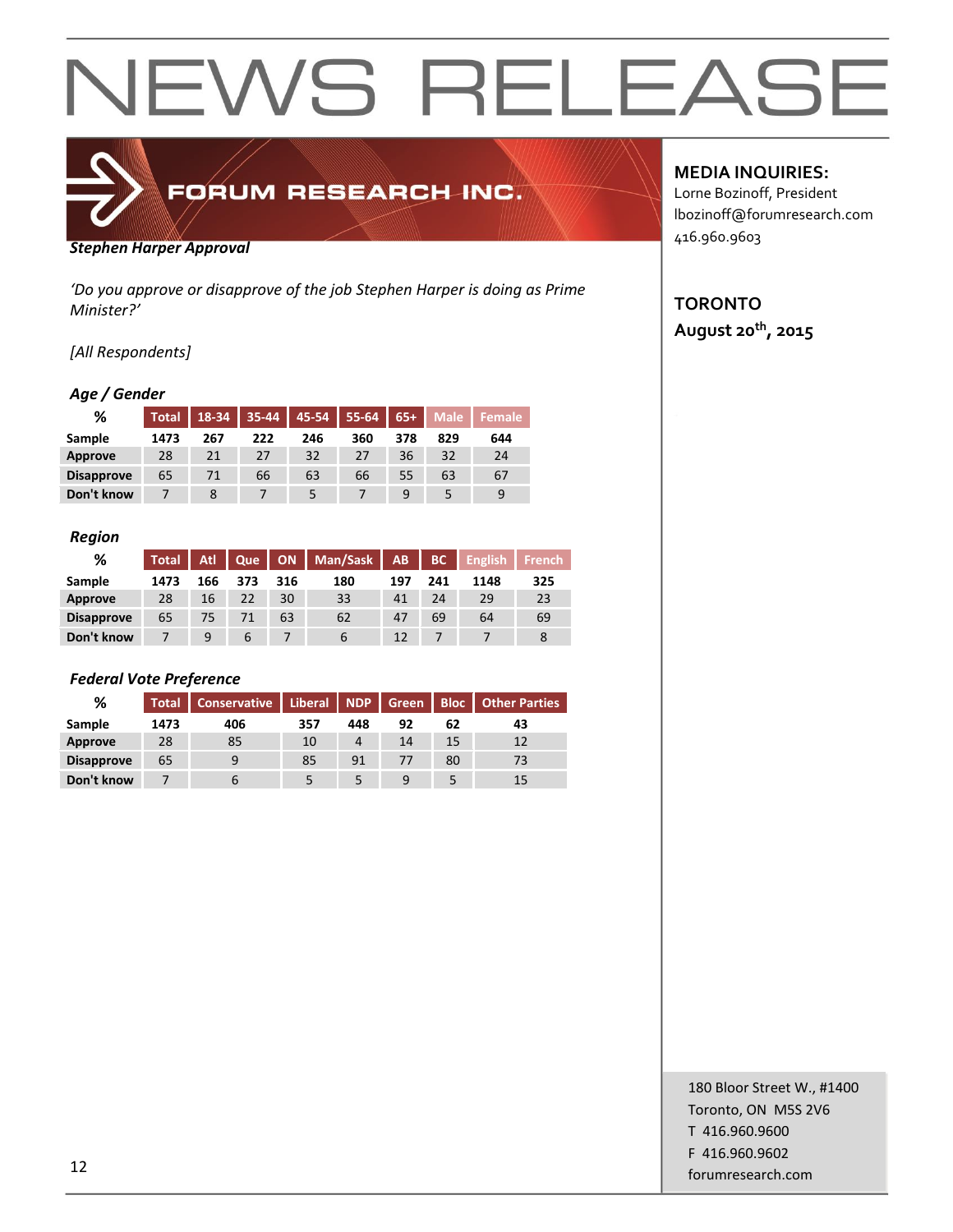

#### *Tom Mulcair Approval*

*'Do you approve or disapprove of the job Tom Mulcair is doing as Leader of the Opposition?'*

#### *[All Respondents]*

#### *Age / Gender*

| %                 | <b>Total</b> | 18-34 |     | $35-44$ 45-54 | $55-64$ | $65+$ | <b>Male</b> | <b>Female</b> |
|-------------------|--------------|-------|-----|---------------|---------|-------|-------------|---------------|
| Sample            | 1473         | 267   | 222 | 246           | 360     | 378   | 829         | 644           |
| Approve           | 50           | 46    | 46  | 56            | 58      | 49    | 51          | 49            |
| <b>Disapprove</b> | 25           | 25    | 24  | 24            | 23      | 27    | 29          | 20            |
| Don't know        | 25           | 29    | 30  | 20            | 19      | 24    | 20          | 30            |

#### *Region*

| %                 | <b>Total</b> | <b>Atl.</b> | <b>Que</b> |     | ON   Man/Sask   AB |     | BC  | $\blacksquare$ English | French |
|-------------------|--------------|-------------|------------|-----|--------------------|-----|-----|------------------------|--------|
| Sample            | 1473         | 166         | 373        | 316 | 180                | 197 | 241 | 1148                   | 325    |
| Approve           | 50           | 54          | 62         | 49  | 37                 | 34  | 49  | 47                     | 63     |
| <b>Disapprove</b> | 25           | 18          | 21         | 23  | 36                 | 37  | 24  | 26                     | 20     |
| Don't know        | 25           | 27          | 17         | 28  | 27                 | 29  | 27  | 27                     | 17     |

#### *Federal Vote Preference*

| %                 | <b>Total</b> | <b>Conservative</b> | Liberal   NDP |     | Green |    | <b>Bloc   Other Parties</b> |
|-------------------|--------------|---------------------|---------------|-----|-------|----|-----------------------------|
| Sample            | 1473         | 406                 | 357           | 448 | 92    | 62 | 43                          |
| Approve           | 50           | 24                  | 47            | 80  | 37    | 58 | 49                          |
| <b>Disapprove</b> | 25           | 51                  | 23            | 4   | 31    | 26 | 19                          |
| Don't know        | 25.          | 26                  | 30            | 16  | 32    | 17 | 32                          |

#### **MEDIA INQUIRIES:**

Lorne Bozinoff, President lbozinoff@forumresearch.com 416.960.9603

#### **TORONTO August 20th, 2015**

180 Bloor Street W., #1400 Toronto, ON M5S 2V6 T 416.960.9600 F 416.960.9602 forumresearch.com and the set of the set of the set of the set of the set of the set of the set of the set of the set of the set of the set of the set of the set of the set of the set of the set of the set of the set of th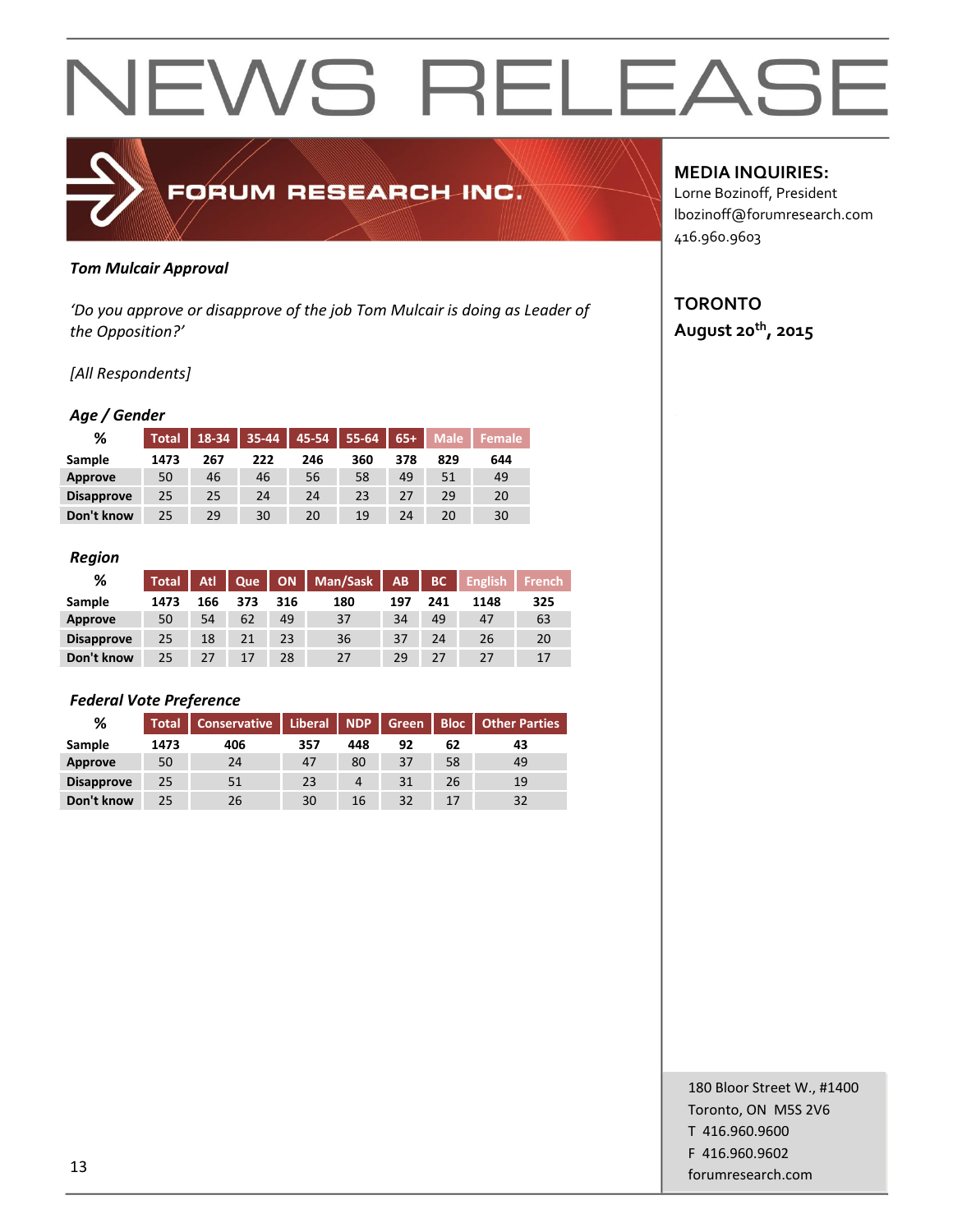

#### *Justin Trudeau Approval*

*'Do you approve or disapprove of the job Justin Trudeau is doing as leader of the Liberal Party?'*

#### *[All Respondents]*

#### *Age / Gender*

| %                 | <b>Total</b> | 18-34 |     | $35-44$   45-54 | $55-64$ | $65+$ | <b>Male</b> | <b>Female</b> |
|-------------------|--------------|-------|-----|-----------------|---------|-------|-------------|---------------|
| Sample            | 1473         | 267   | 222 | 246             | 360     | 378   | 829         | 644           |
| Approve           | 46           | 49    | 43  | 48              | 47      | 41    | 45          | 47            |
| <b>Disapprove</b> | 37           | 31    | 37  | 42              | 35      | 40    | 40          | 33            |
| Don't know        | 18           | 20    | 20  | 11              | 18      | 19    | 15          | 20            |

#### *Region*

| %                 | <b>Total</b> | <b>Atl</b> | <b>Que</b> |     | ON   Man/Sask | AB  | BC  | <b>English</b> | <b>French</b> |
|-------------------|--------------|------------|------------|-----|---------------|-----|-----|----------------|---------------|
| Sample            | 1473         | 166        | 373        | 316 | 180           | 197 | 241 | 1148           | 325           |
| Approve           | 46           | 57         | 40         | 48  | 45            | 37  | 52  | 49             | 35            |
| <b>Disapprove</b> | 37           | 22         | 38         | 38  | 37            | 47  | 29  | 35             | 42            |
| Don't know        | 18           |            |            | 14  | 19            | 16  | 20  | 16             | 22            |

#### *Federal Vote Preference*

| %                 | <b>Total</b> | <b>Conservative</b> | Liberal   NDP  |     | Green           |    | <b>Bloc   Other Parties</b> |
|-------------------|--------------|---------------------|----------------|-----|-----------------|----|-----------------------------|
| Sample            | 1473         | 406                 | 357            | 448 | 92              | 62 | 43                          |
| Approve           | 46           | 11                  | 86             | 45  | 53              | 27 | 22                          |
| <b>Disapprove</b> | 37           | 75                  | $\overline{4}$ | 32  | 31              | 56 | 52                          |
| Don't know        | 18           | 14                  | 10             | 23  | 15 <sub>1</sub> | 17 | 26                          |

#### **MEDIA INQUIRIES:**

Lorne Bozinoff, President lbozinoff@forumresearch.com 416.960.9603

#### **TORONTO August 20th, 2015**

180 Bloor Street W., #1400 Toronto, ON M5S 2V6 T 416.960.9600 F 416.960.9602 forumresearch.com and the set of the set of the set of the set of the set of the set of the set of the set of the set of the set of the set of the set of the set of the set of the set of the set of the set of the set of th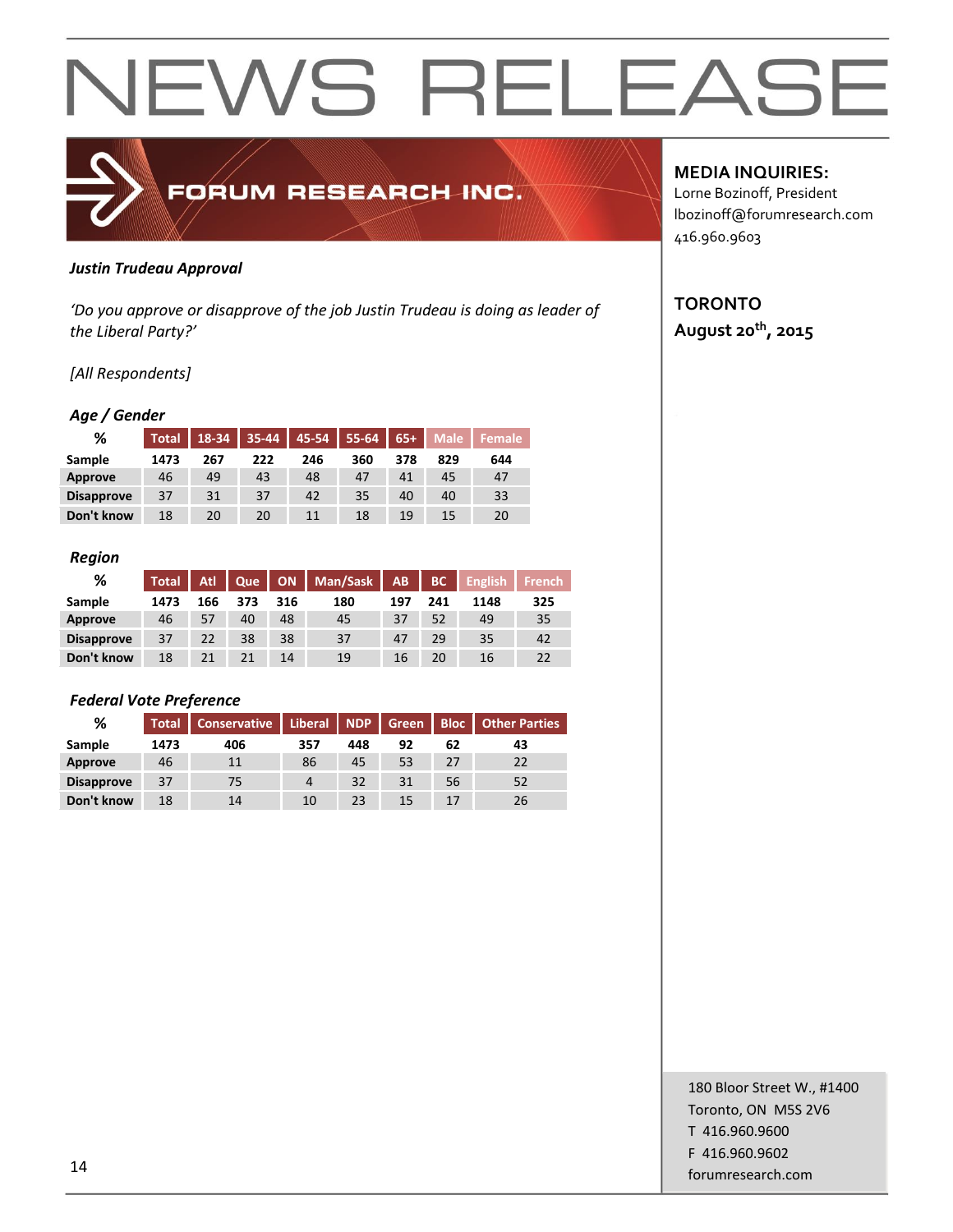#### *Next Federal Election Winner*

*'Which party do you expect to win the federal election?'*

#### *[All Respondents]*

#### *Age / Gender*

| %                     | <b>Total</b>   | 18-34          | 35-44          | 45-54          | 55-64          | $65+$          | Male <sub>1</sub> | <b>Female</b>  |
|-----------------------|----------------|----------------|----------------|----------------|----------------|----------------|-------------------|----------------|
| Sample                | 1473           | 267            | 222            | 246            | 360            | 378            | 829               | 644            |
| Conservative          | 28             | 21             | 30             | 30             | 27             | 36             | 33                | 23             |
| Liberal               | 20             | 23             | 19             | 21             | 20             | 14             | 19                | 21             |
| <b>New Democratic</b> | 32             | 32             | 36             | 33             | 33             | 27             | 31                | 33             |
| Green                 | $\overline{2}$ | $\overline{4}$ | 3              | $\mathbf{1}$   | $\overline{2}$ | $\mathbf{1}$   | $\overline{2}$    | 3              |
| <b>Bloc Quebecois</b> | 3              | 7              | $\overline{2}$ | $\overline{2}$ | $\overline{2}$ | $\overline{2}$ | $\overline{2}$    | $\overline{4}$ |
| <b>Another Party</b>  | $\mathbf{1}$   | $\Omega$       | 1              | $\mathbf{1}$   | 1              | 1              | $\Omega$          | $\mathbf{1}$   |
| Don't know            | 13             | 12             | 10             | 11             | 14             | 19             | 12                | 15             |

FORUM RESEARCH INC.

#### *Region*

| %                     | <b>Total</b>   | Atl            | Que            | <b>ON</b> | Man/Sask | AB  | <b>BC</b>      | <b>English</b> | <b>French</b> |
|-----------------------|----------------|----------------|----------------|-----------|----------|-----|----------------|----------------|---------------|
| Sample                | 1473           | 166            | 373            | 316       | 180      | 197 | 241            | 1148           | 325           |
| Conservative          | 28             | 17             | 18             | 33        | 36       | 41  | 24             | 30             | 19            |
| Liberal               | 20             | 33             | 15             | 22        | 18       | 16  | 21             | 22             | 14            |
| <b>New Democratic</b> | 32             | 34             | 48             | 25        | 26       | 26  | 32             | 28             | 49            |
| Green                 | $\overline{2}$ | 1              | $\overline{2}$ | 1         | 1        | 4   | 6              | 3              |               |
| <b>Bloc Quebecois</b> | 3              | 1              | 7              | 3         | 1        | 1   | $\overline{2}$ | $\overline{2}$ | 8             |
| <b>Another Party</b>  | $\mathbf{1}$   | $\overline{2}$ | $\Omega$       | 1         | $\Omega$ | 1   | $\overline{2}$ | 1              | $\Omega$      |
| Don't know            | 13             | 12             | 9              | 15        | 19       | 11  | 15             | 14             | 9             |

#### *Federal Vote Preference*

| %                     | <b>Total</b>   | <b>Conservative</b> | <b>Liberal</b> | <b>NDP</b>     | <b>Green</b>   | <b>Bloc</b> | <b>Other Parties</b> |
|-----------------------|----------------|---------------------|----------------|----------------|----------------|-------------|----------------------|
| Sample                | 1473           | 406                 | 357            | 448            | 92             | 62          | 43                   |
| <b>Conservative</b>   | 28             | 82                  | 9              | 8              | 16             | 10          | 17                   |
| <b>Liberal</b>        | 20             | $\overline{2}$      | 56             | 7              | 22             | 3           | 14                   |
| <b>New Democratic</b> | 32             | $\overline{4}$      | 19             | 70             | 26             | 39          | 32                   |
| Green                 | $\overline{2}$ | 1                   | $\mathbf 0$    | $\mathbf{1}$   | 23             | $\Omega$    | 2                    |
| <b>Bloc Quebecois</b> | 3              | 1                   | 1              | $\overline{3}$ | $\overline{2}$ | 38          | 7                    |
| <b>Another Party</b>  | 1              | $\Omega$            | $\mathbf{1}$   | $\Omega$       | $\Omega$       | $\Omega$    | 19                   |
| Don't know            | 13             | 10                  | 14             | 12             | 10             | 10          | 9                    |

#### **MEDIA INQUIRIES:**

Lorne Bozinoff, President lbozinoff@forumresearch.com 416.960.9603

#### **TORONTO August 20th, 2015**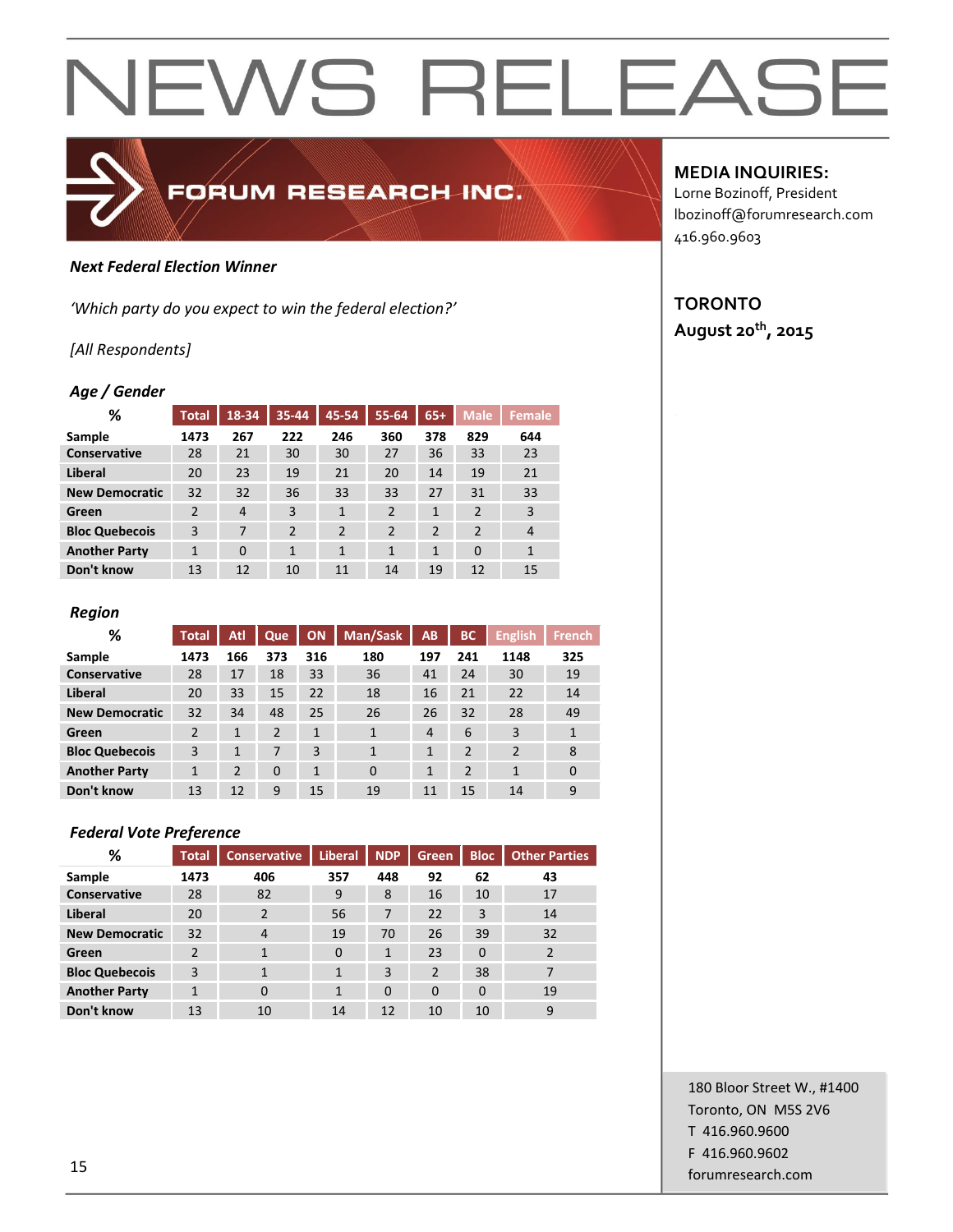### *Best Prime Minister*

*'Regardless of which party you plan to vote for, who do you think would make the best Prime Minister?'*

FORUM RESEARCH INC.

#### *[All Respondents]*

#### *Age / Gender*

| %                     | <b>Total</b>   | $18 - 34$ | 35-44 | 45-54 | 55-64          | $65+$ | <b>Male</b> | Female         |
|-----------------------|----------------|-----------|-------|-------|----------------|-------|-------------|----------------|
| Sample                | 1473           | 267       | 222   | 246   | 360            | 378   | 829         | 644            |
| <b>Stephen Harper</b> | 24             | 17        | 23    | 26    | 26             | 35    | 29          | 20             |
| <b>Justin Trudeau</b> | 21             | 21        | 21    | 23    | 20             | 18    | 21          | 21             |
| <b>Tom Mulcair</b>    | 29             | 27        | 33    | 25    | 36             | 27    | 30          | 29             |
| <b>Elizabeth May</b>  | 9              | 15        | 7     | 10    | $\overline{4}$ | 6     | 7           | 11             |
| <b>Gilles Duceppe</b> | $\overline{4}$ | 6         | 3     | 3     | 3              | 1     | 3           | $\overline{4}$ |
| None of these         | 7              | 8         | 8     | 7     | 6              | 6     | 6           | 8              |
| Don't know            | 5              | 5         | 5     | 5     | 5              | 6     | 3           | 7              |

#### *Region*

| %                     | <b>Total</b>   | Atl      | Que          | <b>ON</b>      | Man/Sask | AB  | ВC           | <b>English</b> | <b>French</b> |
|-----------------------|----------------|----------|--------------|----------------|----------|-----|--------------|----------------|---------------|
| Sample                | 1473           | 166      | 373          | 316            | 180      | 197 | 241          | 1148           | 325           |
| <b>Stephen Harper</b> | 24             | 11       | 14           | 30             | 35       | 41  | 16           | 27             | 16            |
| <b>Justin Trudeau</b> | 21             | 29       | 14           | 23             | 13       | 19  | 26           | 24             | 10            |
| <b>Tom Mulcair</b>    | 29             | 30       | 42           | 26             | 22       | 14  | 30           | 25             | 45            |
| <b>Elizabeth May</b>  | 9              | 16       | 4            | 9              | 14       | 6   | 17           | 11             | 4             |
| <b>Gilles Duceppe</b> | $\overline{4}$ | $\Omega$ | 10           | $\overline{2}$ | 1        | 5   | $\mathbf{1}$ | $\overline{2}$ | 11            |
| None of these         | 7              | 8        | 7            | 6              | 11       | 8   | 7            | 7              | 8             |
| Don't know            | 5              | 5        | $\mathbf{q}$ | 3              | 3        | 7   | 4            | 5              | 7             |

#### *Federal Vote Preference*

| %                     | <b>Total</b> | <b>Conservative</b> | Liberal  | <b>NDP</b>     | <b>Green</b>   | <b>Bloc</b> | <b>Other Parties</b> |
|-----------------------|--------------|---------------------|----------|----------------|----------------|-------------|----------------------|
| Sample                | 1473         | 406                 | 357      | 448            | 92             | 62          | 43                   |
| <b>Stephen Harper</b> | 24           | 85                  | 5        | $\overline{2}$ | 7              |             | 3                    |
| <b>Justin Trudeau</b> | 21           | $\mathfrak{p}$      | 59       | 9              | 17             |             | 13                   |
| <b>Tom Mulcair</b>    | 29           | 5                   | 18       | 65             | 16             | 29          | 19                   |
| <b>Elizabeth May</b>  | 9            | $\mathbf{1}$        | 8        | 11             | 42             | $\Omega$    | 11                   |
| <b>Gilles Duceppe</b> | 4            | 1                   | $\Omega$ | $\overline{4}$ | 5              | 40          | 7                    |
| None of these         | 7            | 5                   | 5        | 5              | $\overline{4}$ | 12          | 41                   |
| Don't know            | 5            | $\mathcal{P}$       | 5        | 3              | 8              | 10          | 6                    |

#### **MEDIA INQUIRIES:**

Lorne Bozinoff, President lbozinoff@forumresearch.com 416.960.9603

#### **TORONTO August 20th, 2015**

180 Bloor Street W., #1400 Toronto, ON M5S 2V6 T 416.960.9600 F 416.960.9602 **forumresearch.com** and the set of the set of the set of the set of the set of the set of the set of the set of the set of the set of the set of the set of the set of the set of the set of the set of the set of the set of